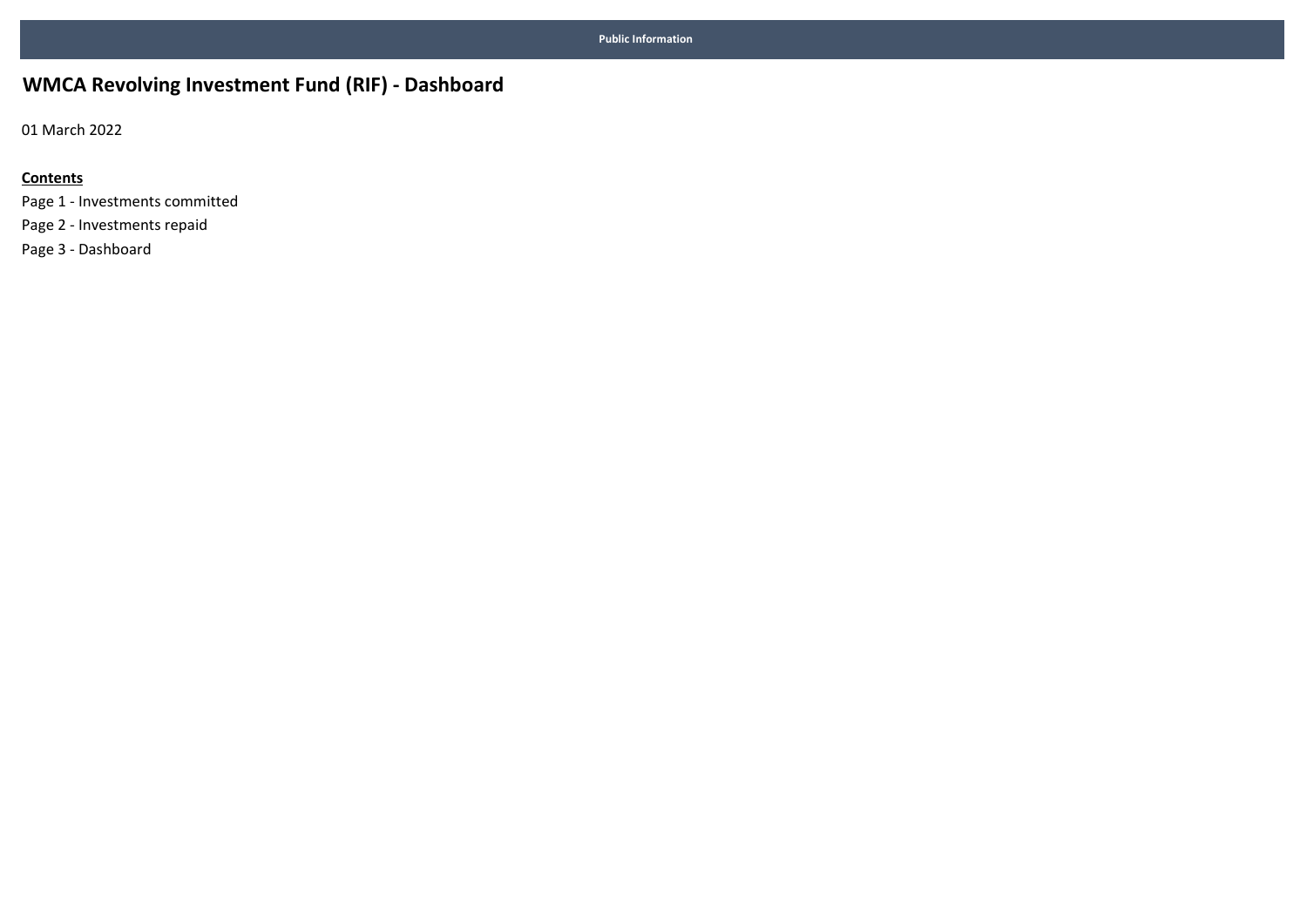| <b>Opportunity - Location</b>                    | Industry                    | <b>Jobs Created</b> | <b>Brownfield Land - Acres</b> | <b>Homes Created</b> | Com. Space sq ft | <b>Business Rates pa</b> | <b>Local Authority</b> | <b>Loan Amount</b> | <b>Drawn Amount</b> |
|--------------------------------------------------|-----------------------------|---------------------|--------------------------------|----------------------|------------------|--------------------------|------------------------|--------------------|---------------------|
| Complex Development Projects Ltd. - Abbotts Lane | <b>Residential Property</b> | 35                  | 5.5                            | 700                  |                  | £0                       | Coventry CC            | £1,021,429         | £1,021,429          |
| Rainier Developments - Tenby St                  | <b>Residential Property</b> |                     | 0.33                           | 37                   | 6,800            | £0                       | Birmingham CC          | £5,360,000         | f0                  |
| Urban Splash Homes - Port Loop                   | <b>Residential Property</b> | $\Omega$            |                                | 308                  |                  | $\pmb{\text{f0}}$        | Birmingham CC          | £10,000,000        | f0                  |
| Build 55 - St Basils                             | <b>Residential Property</b> | $\mathbf 0$         | 1.74                           | 121                  |                  | $\pmb{\text{f0}}$        | Birmingham CC          | £3,500,000         | £0                  |
| Build 55 - Housing 21                            | <b>Residential Property</b> | $^{\circ}$          | 12                             | $\Omega$             |                  | £0                       | Birmingham CC          | £6,500,000         | £0                  |

| Live outputs |  |
|--------------|--|

| Live outputs | Transaction                               | <b>Jobs Created</b> | <b>Brownfield Land - Acres</b> | <b>Homes Created</b> | Com. Space sq ft | <b>Business Rates pa</b> | <b>Loan Amount</b> | <b>Drawn Amount</b> |
|--------------|-------------------------------------------|---------------------|--------------------------------|----------------------|------------------|--------------------------|--------------------|---------------------|
|              | 5                                         | 37                  | 23                             | 1,166                | 6,800            | £0                       | £26,381,429        | £1,021,429          |
|              |                                           |                     |                                |                      |                  |                          |                    |                     |
| Repaid       | Transaction                               | <b>Jobs Created</b> | <b>Brownfield Land - Acres</b> | <b>Homes Created</b> | Com. Space sq ft | <b>Business Rates pa</b> | <b>Loan Amount</b> | <b>Drawn Amount</b> |
|              | $\overline{\phantom{a}}$<br>$\mathcal{L}$ | 87                  | 1                              | 40                   | $\mathbf 0$      | £0                       | £5,340,000         | £0                  |
|              |                                           |                     |                                |                      |                  |                          |                    |                     |
| Total        | Transaction                               | <b>Jobs Created</b> | <b>Brownfield Land - Acres</b> | <b>Homes Created</b> | Com. Space sq ft | <b>Business Rates pa</b> | Loan Amount        | <b>Drawn Amount</b> |
|              | ь                                         | 124                 | 23                             | 1,206                | 6,800            | f0                       | £31,721,429        | £1,021,429          |

| <b>Loan Amount</b> | <b>Drawn Amount</b> |
|--------------------|---------------------|
| £1,021,429         | £1,021,429          |
| £5,360,000         | £0                  |
| £10,000,000        | £0                  |
| £3,500,000         | £0                  |
| £6,500,000         | £0                  |

| <b>Loan Amount</b> | <b>Drawn Amount</b> |
|--------------------|---------------------|
| £26,381,429        | £1,021,429          |
|                    |                     |
| <b>Loan Amount</b> | <b>Drawn Amount</b> |
| £5,340,000         | £0                  |
|                    |                     |
| <b>Loan Amount</b> | <b>Drawn Amount</b> |
| £31,721,429        | £1,021,429          |

# WMCA RIF - Investments committed and completed funds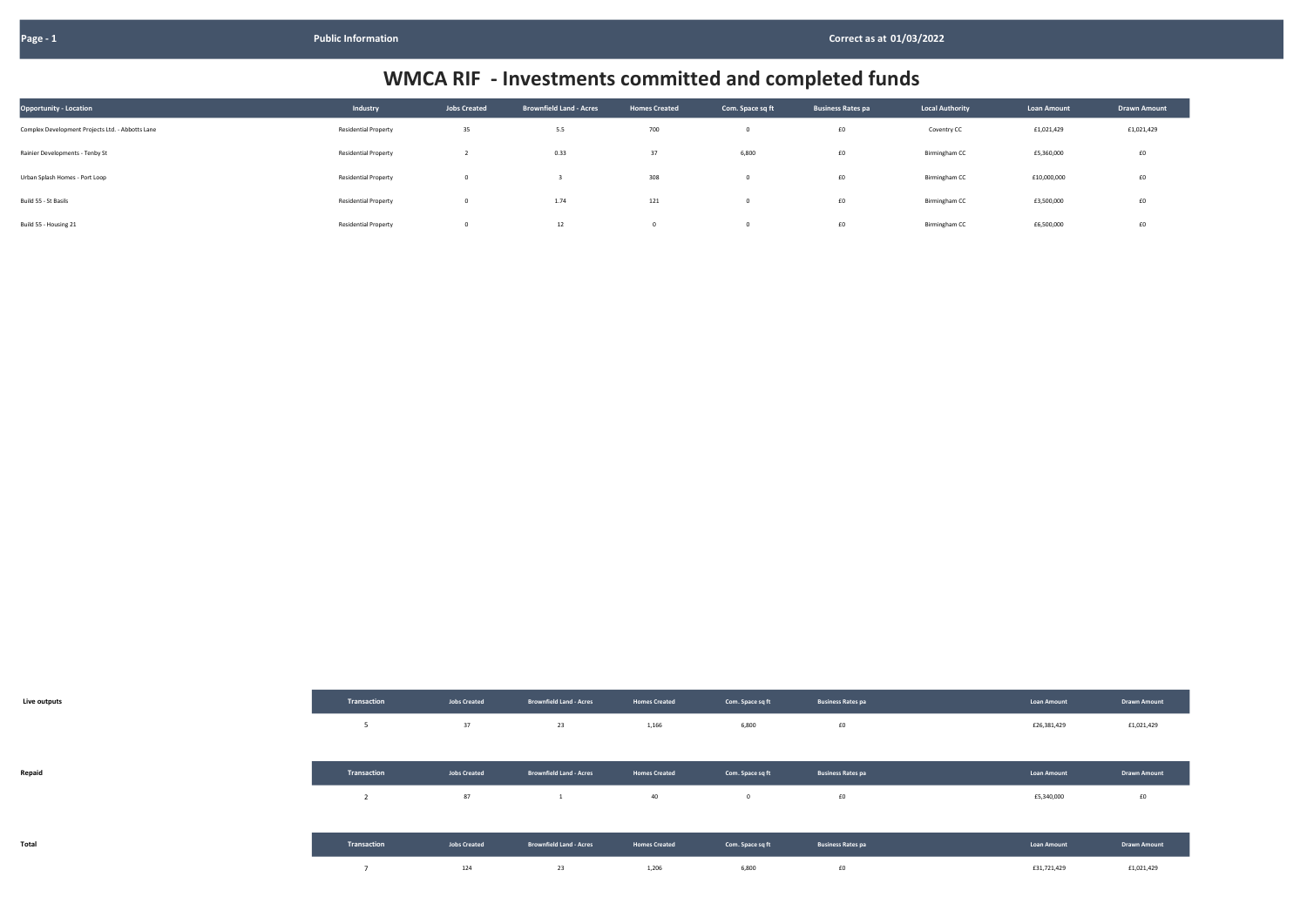| <b>Opportunity - Location</b>                     | Industry                    | <b>Jobs Created</b> | <b>Brownfield Land - Acres</b> | <b>Homes Created</b> | Com. Space sq ft | <b>Business Rates pa</b> | <b>Local Authority</b> | <b>Loan Amount</b> |
|---------------------------------------------------|-----------------------------|---------------------|--------------------------------|----------------------|------------------|--------------------------|------------------------|--------------------|
| Complex Development Projects Ltd. - Carver Street | <b>Residential Property</b> | 74                  | 0.22                           |                      |                  |                          | Birmingham CC          | £4,220,000         |
| Parkes Homes - Gornal                             | <b>Residential Property</b> | 15                  | 0.5                            |                      |                  |                          | Dudley MBC             | £1,120,000         |

|  | Transaction and the second version of the second of the second of the second of the second of the second of the second of the second of the second of the second of the second of the second of the second of the second of th |  | <b>Example 2008</b> Service Communication of the Communication of the Communication of the Communication of the Communication of the Communication of the Communication of the Communication of the Communication of the Communicat |              |
|--|--------------------------------------------------------------------------------------------------------------------------------------------------------------------------------------------------------------------------------|--|-------------------------------------------------------------------------------------------------------------------------------------------------------------------------------------------------------------------------------------|--------------|
|  |                                                                                                                                                                                                                                |  |                                                                                                                                                                                                                                     | 5,340,000.00 |

| <b>Local Authority</b> | <b>Loan Amount</b> |
|------------------------|--------------------|
| Birmingham CC          | £4,220,000         |
| Dudley MRC             | £1 120,000         |

# WMCA RIF - Investments repaid